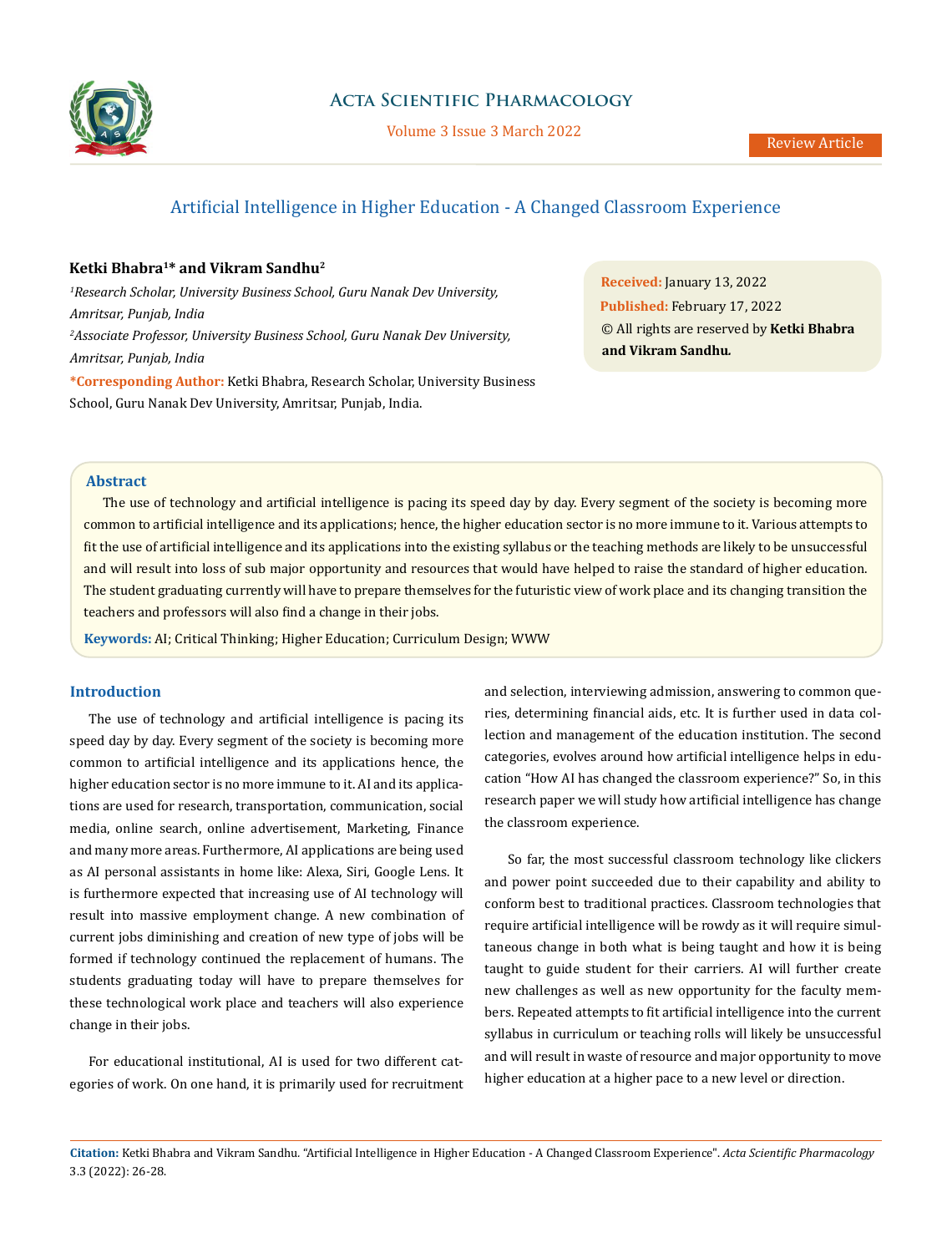### **Bracing students for an AI infused world**

The most vital skills required to excel in the AI infused world are the four C's: critical thinking, collaboration, communication and creativity  $[6]$ .

Though these four C's have been emphasized by the professors and experts from many years but these skills have undergone changes in their competency. The changes are as follows:

# **Communication**

Communication will start with the urge to speak, read and write but communication technology has escalated, meetings are held similar as online as held face-to-face, presentation is as important as text and slight show presentation will be given through programs like power points but it requires active learning. AI combines with new technology and media to develop effective communications strategies.

#### **Critical thinking**

Critical thinking now does not depend upon the ability to manipulate facts and ideas and organize then in once head as everyone has a supplemental memory known as smart phone. Currently, smart phone is being used as a device for quickly looking up but with introduction of AI agents such as Alexa, Google nest and Siri, these personal assistants will prove more useful. These AI agents can co-relate data by sifting through it that are human brain cannot do. It can further translate publication into the various foreign languages that would not be possible for a human to do in such a short span of time, for example google translate.

#### **Collaboration**

AI agents not only respond to direct questions but also participate in team building and collaboration [5]. The future human makeup of team will be much more diverse both culturally and ethnically. Students became ineffective at navigating these new highly integrated groups due to lack of ability to co-relate people from different background.

The future team include AI powered personal assistance who are increasingly working effectively with humans must improve themselves at leveraging their technology supported computerized helpers. The project management institute in their recent survey found that about 81% of the surveyed project management responded that the organizations are being effected and impacted by AI technology. Furthermore, these managers reported that 23% of their projects are being supported and managed by artificial intelligence and it is being expected arise of 37% by next three years.

### **Creativity**

The fourth C i.e. creativity is best taught and practice by using acts or exercises that don't have predetermined answer and are open-ended. Excellent examples of this type of work can be found from real-world cases. Virtual reality is another approach that can be used. Simulation result in numerous advantages. Through AI agents and technology, students can perform on projects that are too expensive or dangerous to do in real life. For example, Music industry managed a concert in the virtual world known as second life [3], through this management of the concert, students experience working with performers, event advertisement, program planning and staging it without bearing the expenses for a physical location.

One another most vital skill that was missed in four C's is flexibility. If the theories given by the Gardner are correct, then, the future job or even the companies that appear to be stable one day can vanish next day. New jobs might have been generated but they might in new locations and require difference skills. A modern employee must be aware of the overall employment trend rather than being aware changes in their own workplace.

Information literacy has emerged as most important as ever before but it has toughened the teaching then ever before. As said by a colleague "We need more bad books in the library so that students can differ between good and bad information" [2]. But the internet gives this opportunity to public at easy pace as it includes the worse of all information and the best of all information too. The paradigm shift from paper copies to electronic for storage purposes has changed the trend. The information provided by the internet is described with three F's: - Fluid, it means that the information can be re-written multiple times at any movement of time; Fungible, which mean that it is more valuable than ever before; Fragmented, It means that the information is dispersed in different formats across the globe. As users became more addicted to the Alexa's friendly voice, they forget that the information provided by Alexa is not more accurate than World Wide Web (WWW) as users can also access the same information using WWW.

27

**Citation:** Ketki Bhabra and Vikram Sandhu*.* "Artificial Intelligence in Higher Education - A Changed Classroom Experience". *Acta Scientific Pharmacology*  3.3 (2022): 26-28.